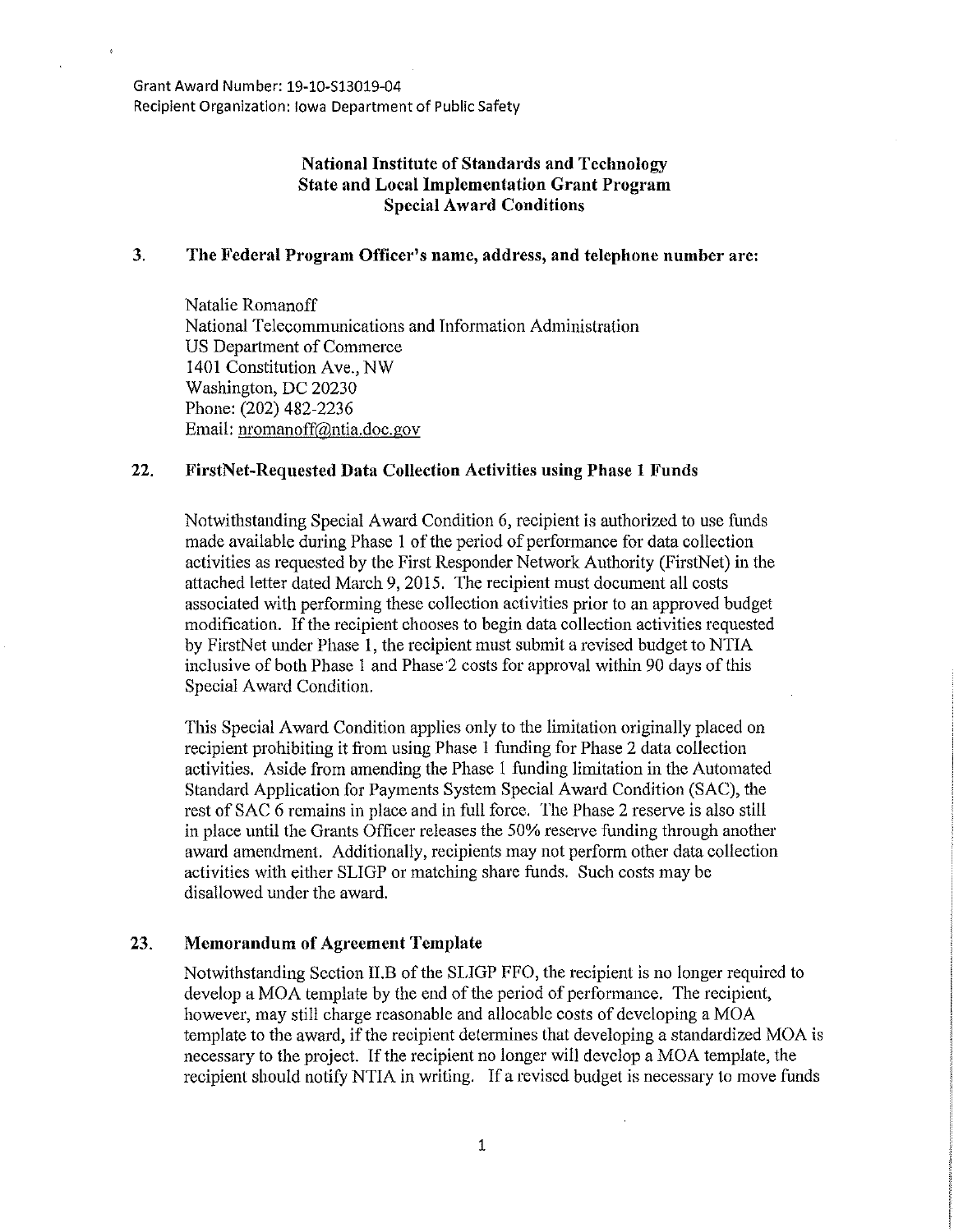Grant Award Number: 19-10-513019-04 Recipient Organization: Iowa Department of Public Safety

 $\bar{t}$ 

 $\bar{A}$ 

initially budgeted for tbe MOA template development to another object class category, it may be done at the same time as the revised budget for FirstNet-requested data collection activities is submitted.

 $\hat{\mathcal{A}}$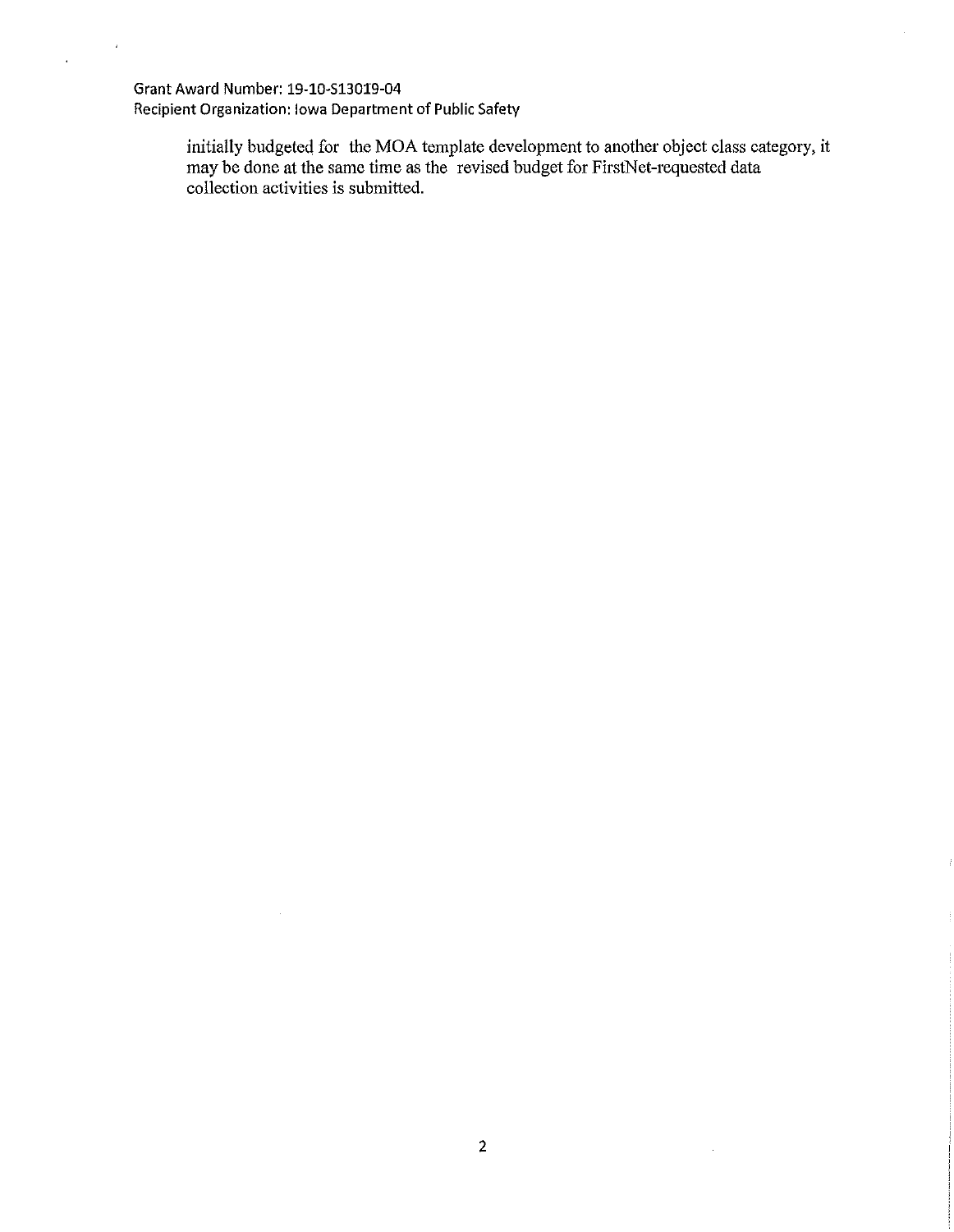

. March 9, 2015

The Honorable Lawrence E. Strickling Assistant Secretary for Communications and Information U.S. Department of Commerce 1401 Constitution Avenue, N.W. Washington, D.C. 20230

RE: SLIGP Second Phase- Finalized Data Collection Elements

Dear Assistant Secretary Strickling:

The First Responder Network Authority (FirstNet) has confirmed its approach to data collection for the second phase of the State and Local Implementation Grant Program (SLIGP) following meetings with, and the receipt of input from, the State Single Points of Contact (SPOCs). Based on the processes and anticipated timing for the development of the Comprehensive Network Solution(s) Request for Proposal and State Plans for building, operating, and deploying the nationwide public safety broadband network, along with the feedback from many SPOCs, FirstNet has concluded that the attached data collection elements are those that would be useful for the second phase of SLIGP and will pursue accordingly.

The attached data elements are intended to maximize the collection of stakeholder inputs for FirstNet's planning process to help shape the Nationwide Public Safety Broadband Network acquisition and ultimately the State Plans that are delivered to each Governor. In particular, FirstNct will request data from the States on five general topics:

- I) Coverage desired coverage areas and deployment phases
- 2) Users and Operational Areas- information on potential user base and their operational areas
- 3) Capacity Planning- information on applications and data usage
- 4) Current Providers / Procurement information on current service providers, plans, and potential barriers to adoption
- 5) State Plan Decision- documentation of the process and potential barriers for State Plan decision-making

I thank you for your prompt attention to this matter and, as always, look forward to our ongoing partnership on SLIGP endeavors.

Sincerely TJ Kennedy

Acting Executive Director First Responder Network Authority

cc: Stephen Fletcher, Associate Administrator for Public Safety National Telecommunications and Information Administration